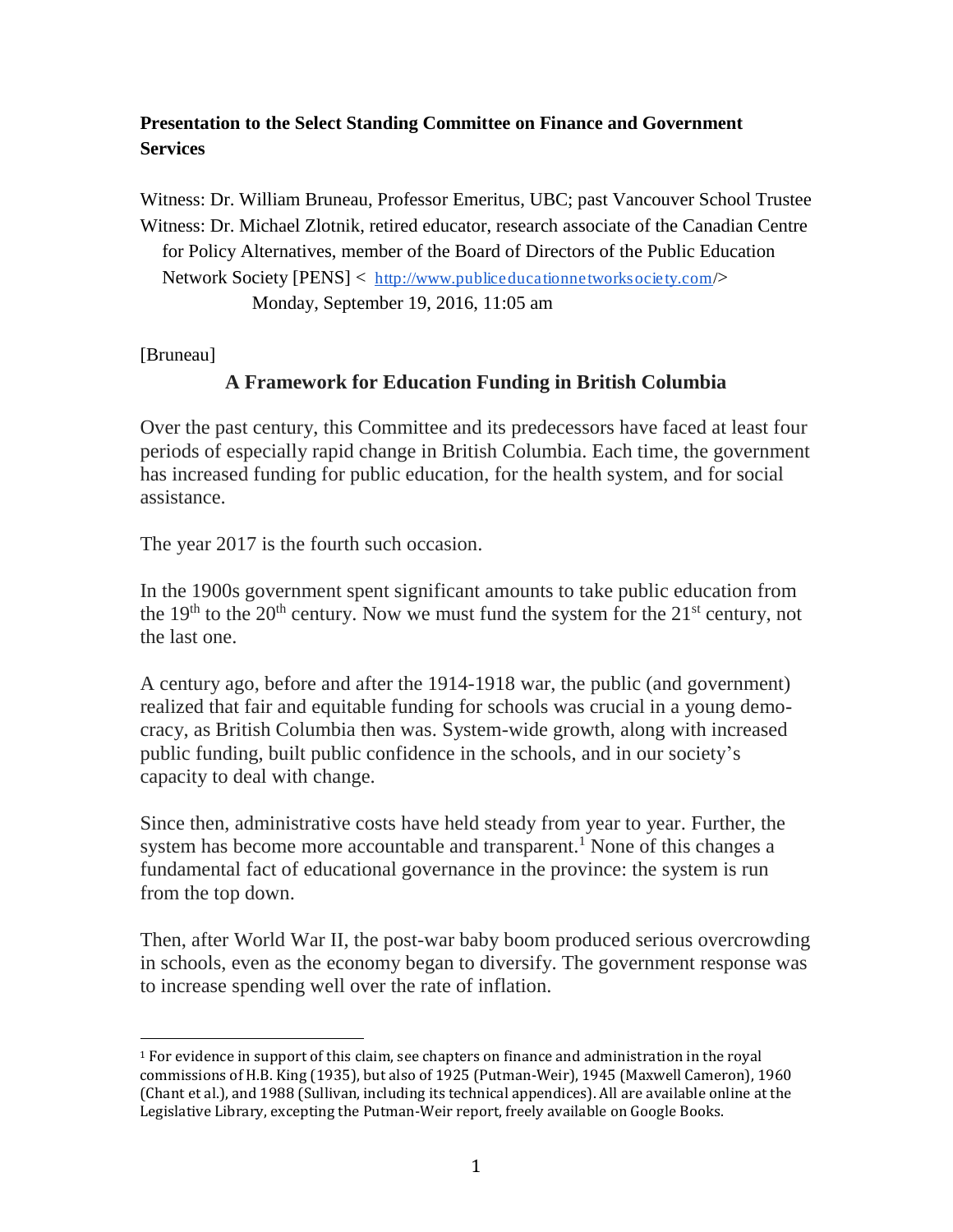In the late 1960s, a third moment of rapid social change, the public agreed schooling must help to stimulate students' critical thinking powers—from kindergarten to Ph.D. In response, the government of the early 1970s briefly and significantly increased public education funding.

Forty years later we enter a fourth period of change. We do so with a background of fiscal "restraint" going back to the 1980s. In school boards across the province, the cupboard is bare.

In 2016, boards shoulder many social and educational responsibilities—the education of differently able children, the provision of ESL instruction, the fair distribution of educational benefits to all citizens, and the best possible teaching of the compulsory public curriculum. Yet boards have too little funding and too little discretion.<sup>2</sup>

It is extraordinary that the Vancouver School Board should be discussing closure of Britannia Secondary, Gladstone, and other schools with records of success in the areas of concern we have listed.

Meanwhile British Columbians are amazed to see the Government offering well over \$300,000,000 annually in subsidies to private schools under the Independent Schools Act (1977).

Our main points remain: on historical and educational grounds, we argue that British Columbia per-pupil funding should rise in the next two fiscal years to match funding in Canada's most generous provinces. We say school closures should be prevented. We argue that programmes in the arts and basic academic fields should be retained, and strengthened, and made available to all young British Columbians.

[Zlotnik]

 $\overline{\phantom{a}}$ 

# **Why Public Education Must Be Democratized**

The current BC funding system does not support democracy and undermines efforts of parents and teachers to teach students democratic principles and values. The BC legislature, in addition to deciding the funds for public education, is also teaching lessons about governance, democracy, deliberation and fairness. While local communities and school boards can best discern what students and the community need, there is no realistic way for school trustees to determine or even

<sup>2</sup> R.L. Bish and E.G. Clemens, *Local Government in British Columbia* (Vancouver: Union of British Columbia Municipalities, 2008), esp. pp. 66-69; also Judith A. Clark, *A Guide to School Legislation in British Columbia* (Vancouver: British Columbia School Trustees Association, 2007),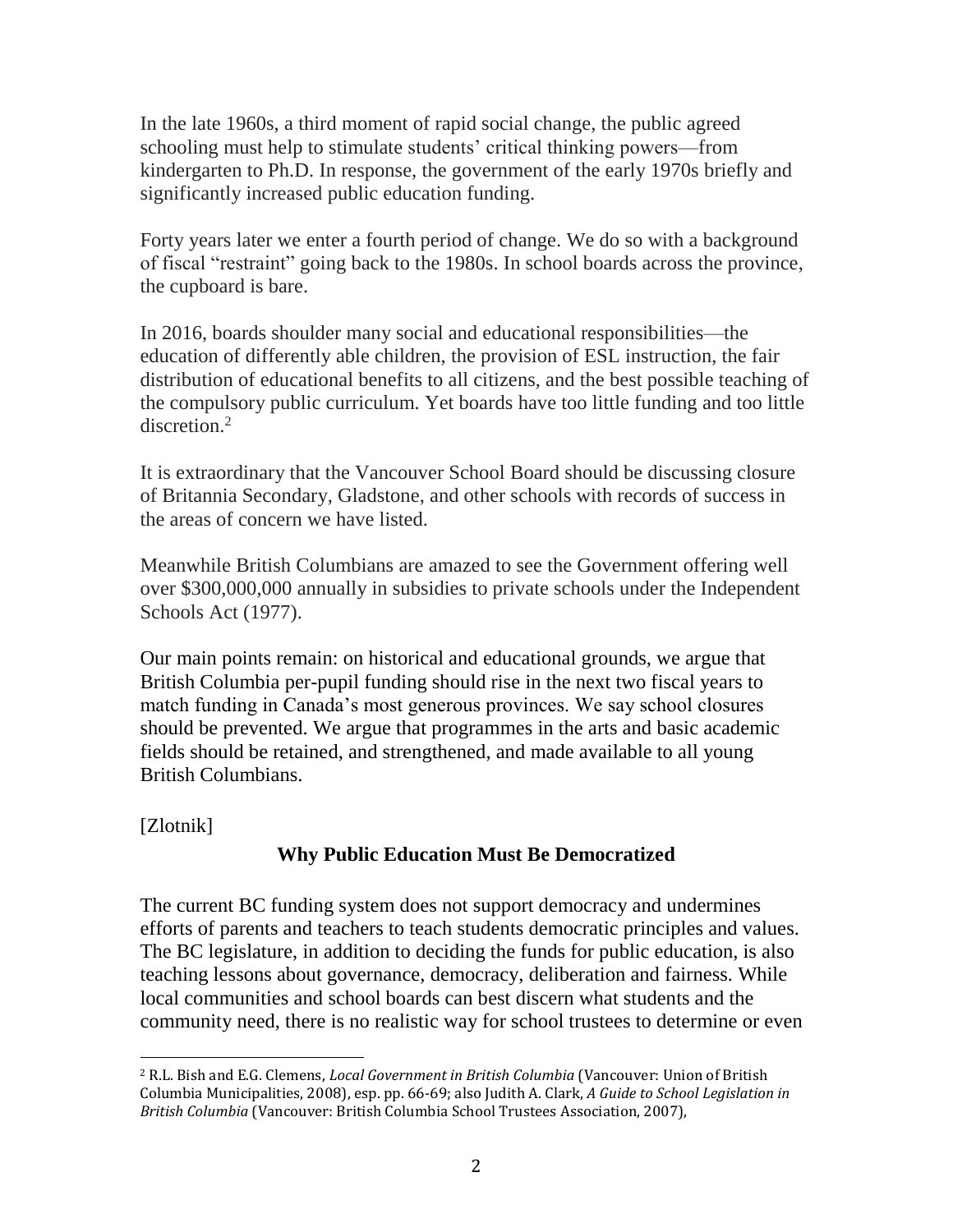influence the total amount of money for their school districts. This approach to funding public education fails in three ways: (1) The total amount of money for public education is inadequate. (2) The principle that every student in the province should have an equal opportunity to be educated is violated. (Unequal opportunities to learn reflect both economic and social inequalities and the impact of unequal capacity to raise funds through charity, student fees or parental fundraising to ameliorate the underfunding crisis. More generous funding of some private schools is another source of inequality.) (3) The *processes* for determining budgets convey *anti*-democratic messages.

Democracy is learned in the ways we govern ourselves more than it is taught as a doctrine. When parents, students and citizens see their ideas and concerns disregarded, showing they have little political efficacy, how can they believe that public education is preparing them for democracy? This centralized, top-down approach has devastating impacts on public confidence in public education and on the belief that citizens can influence decisions about, not only education but also other realms of concern. This woefully broken system discourages parents, students, educators and citizens from believing they have significant influence over education policy. It undermines belief in democratic processes of deliberation. If parents want to have more influence over the education of their children, the present system practically invites them to abandon public education in favour of private schooling. As the now elderly son of a World War II veteran, I know my dad would see this as a setback for the democracy he fought for.

[Bruneau; Zlotnik]

### **Proposed Solutions**

Our guiding purposes should be to honour democracy as we set education budgets, and to ensure adequate funding in those budgets. These two purposes lead to practical objectives in 2017 and later. We propose

1. that this Standing Committee report to the legislature that the system of funding public education needs a major overhaul. The new system should

 give school boards more discretion, including the ability to respond to long-term population flows—changes in age distribution, immigration and migration

- fund school districts over longer periods
- free public education funding from the formulaic per-pupil approach under which it has laboured for nearly forty years

 give public education a firmer basis in revenues from the progressive income tax.

2. that the government's vital leadership role is to engage citizens in taking responsibility, strengthening democracy, and pursuing the common good. School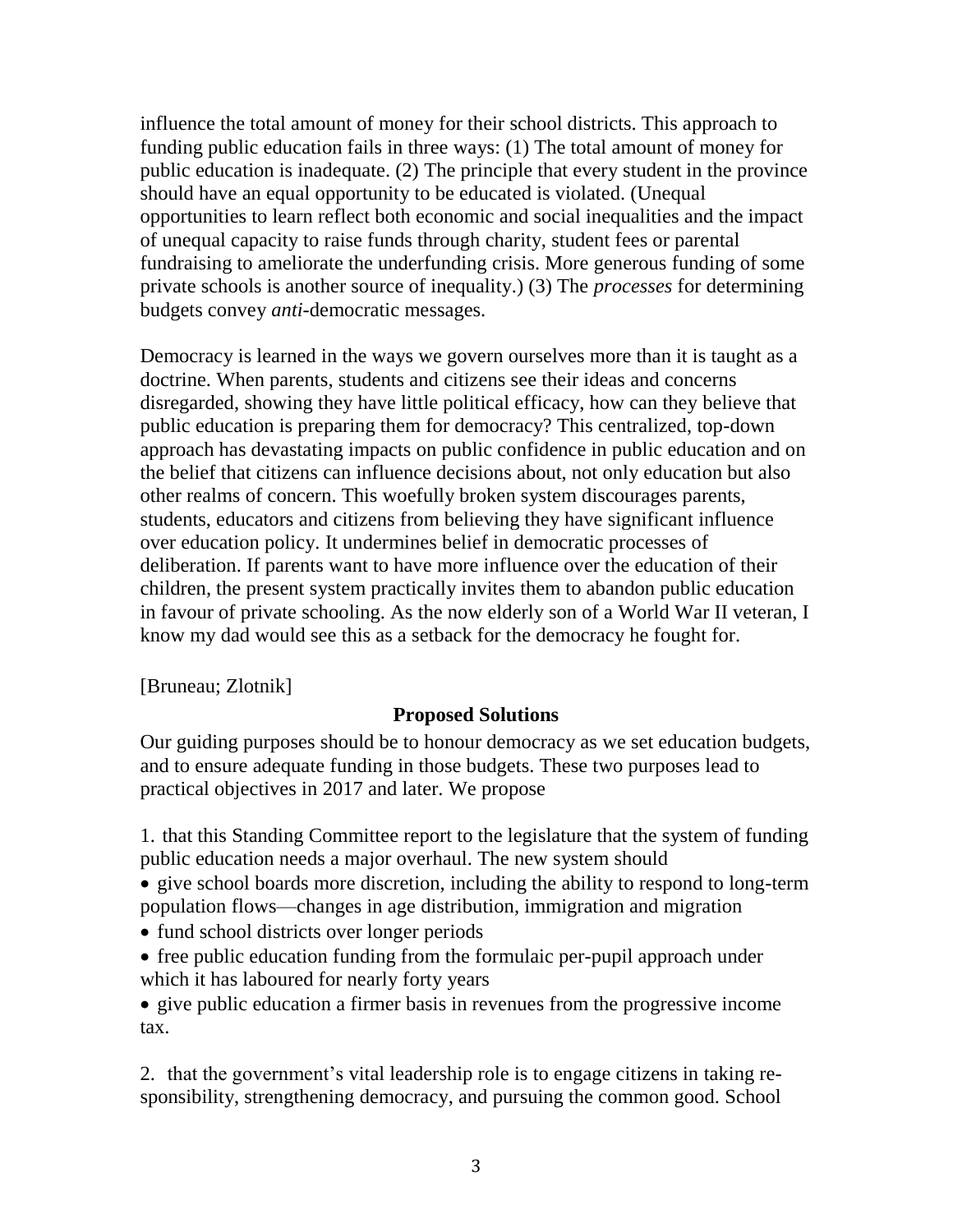trustees, educators, students and citizens could and should participate in discussions about the principles for funding public education, principles that will have the public's confidence. It is time to consider a Royal Commission.

3. that public funding of private schools be reduced or eliminated. Expenditures of more than \$300 million annually in subsidies to private schools undermine public confidence and do not advance democracy.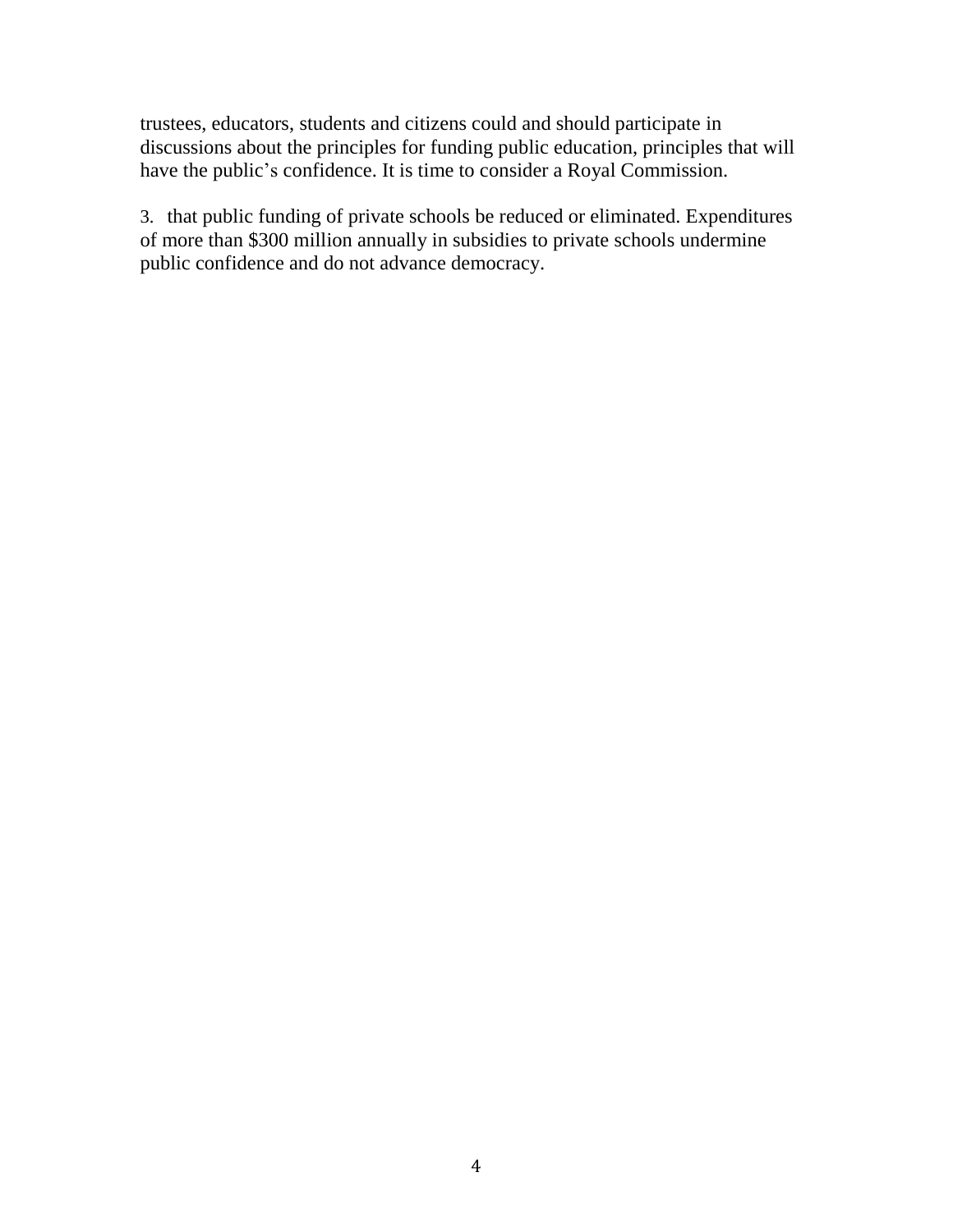#### **Appendix A: Origin of Public Education Network Society (PENS)**

In 2002-2003, an independent panel of five members toured the province and visited 42 communities where they invited submissions and listened to presentations from the citizens. (The panel consisted of the Reverend Margaret Marquardt, George Watts, Kathy Whittam, David Chudnovsky and Dr. John Moss). The panel received 620 submissions, which it reviewed in producing its report. Citizens' voices articulated the promises and principles of the Charter, summarized in the Charter poster. Those promises and principles also motivated the organization of the Public Education Network Society (PENS), which Dr. William Bruneau and Dr. Michael Zlotnik represent today.

Our Charter begins with these words. "Public education is a sacred trust. As a community we promise to prepare learners for a socially responsible life in a free and democratic society, to participate in a world which each generation will shape and build." The conviction that there is an intimate relationship between democracy and public education is widely shared in British Columbia. The Charter panel conducted what is probably the largest consultation since the Sullivan Commission Report of 1988.

#### **Appendix B: Material Supplementing Democracy & Education Oral Presentation**

In the years immediately following World War II, in the aftermath of enormously tragic destruction, death and suffering, Canadians saw democracy as the basis of a good society. Not only was democracy threatened by fascism, Naziism and other forms of tyranny but it also needed a more robust institutional support within our own country. This internal institutionalized support for democracy was to ensure that all children would have an equal opportunity to be educated and to participate freely and equally in the economy and society; to ensure the sick and injured would be cared for; to ensure the unemployed would have an adequate income; and to guarantee that the old would have pensions that provided dignity. Today and for a number of years, the strength and stability of the internal supports for democracy, specifically with respect to public education, have been eroded. We believe it is time to reaffirm our steadfast support for public education for democracy. For that reason, we address five questions:

What is democracy? Why is democracy critical to the future of humanity? What is public education? What is the connection between public education and democracy? How is British Columbia doing in supporting public education for democracy?

#### **What is Democracy?**

We all understand that democracy involves rights and freedoms to participate politically in governing one's society with a backdrop of institutional arrangements such as elections, voting, rule of law, due process of law and human and civil rights. However, as important as the institutional provisions for democracy are, there are also crucial cultural and pedagogical requirements. In his magisterial history *Toward Democracy: The*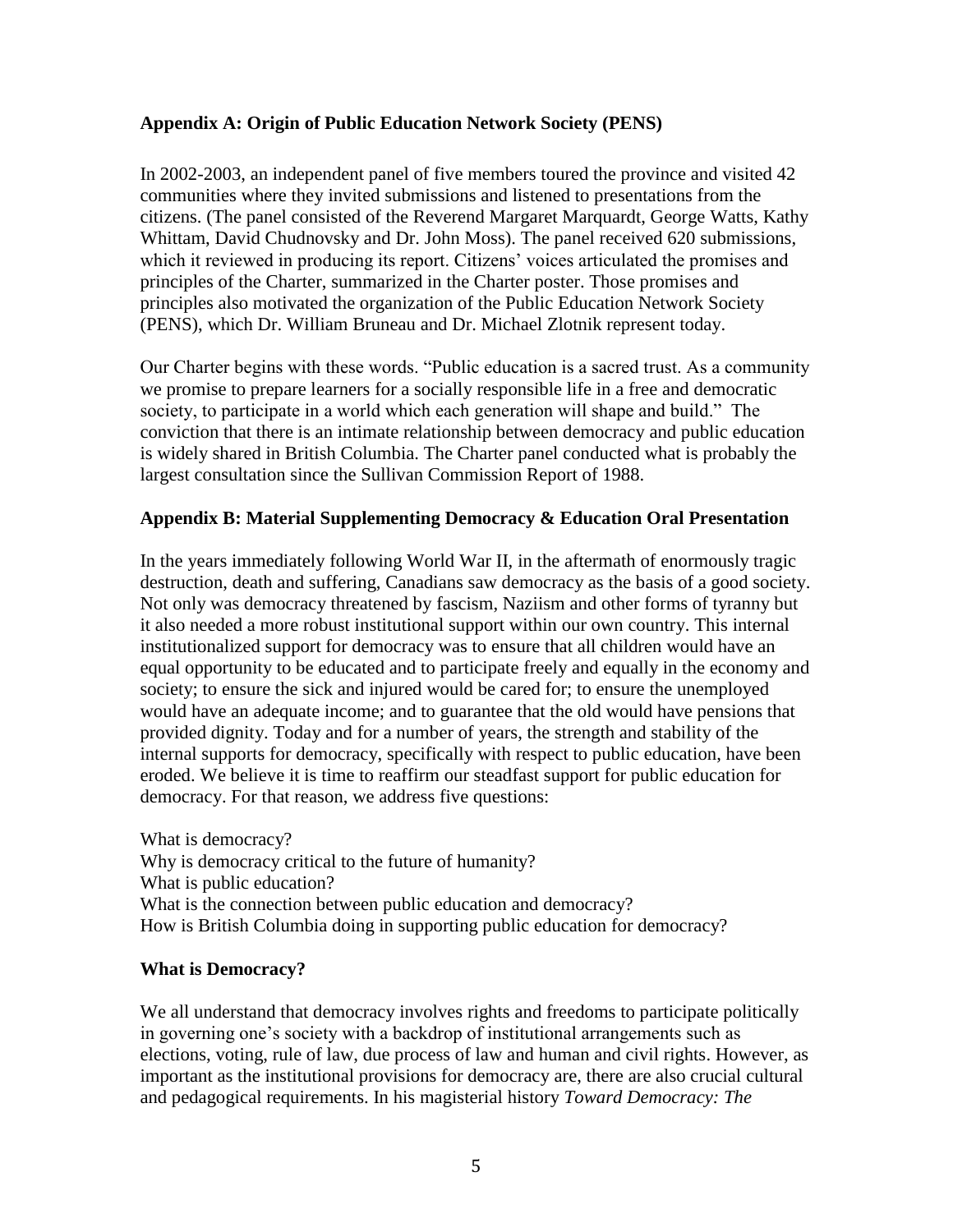*Struggle For Self-Rule In European And American Thought*, James T. Kloppenberg stresses that freedom is not a merely individualistic matter but can only arise and persist as part of a *moral order of reciprocity and concern for the common good*. Moreover, democracy is founded on the principle of the existential equality of every human being. The *freedom and rights* that define a democratic society *require a moral order binding citizens together in a culture of mutual care and respect*. Simply allowing everyone else to be an individual does not create the conditions for democracy and rights.

A crucial underpinning for democracy is equality, indeed a number of kinds of equality. There is existential equality, which means that no one can be excluded from the rights of citizenship by reason of their race, gender, religion, sexual orientation, region, etc. As Abraham Lincoln understood so well, slavery is utterly contradictory to democracy. A citizen is a citizen; and citizens are not split into castes or (socio-economic) classes.

Canada is not yet a fully democratic society. Without discussing all the ways we fall short of being genuinely and fully democratic, among them is the legacy of colonialism, racism and cultural imperialism that has so devastated indigenous communities and undermined the opportunities of Canadians, including indigenous Canadians, to share fully and equally in the bountiful grace provided by Canada. Secondly, social class divisions and vast disparities in wealth, influence and education also reveal a profound failure to accomplish democracy. We accomplish democracy, not through requiring everyone to be the same or through having the state take over responsibilities that would otherwise be exercised by families but through a respectful partnership of families and the state. Moreover, families need the social, economic and political provisions of their society to support them. This is especially true of families that are poor or that have suffered from illness or tragedy. When some families are living in poverty and others in luxurious abundance, life and learning opportunities for children are radically different. This is unjust. While public education cannot, by itself, overcome that problem, the people of British Columbia, expressing their convictions and values through their legislature, can make an enormous difference on this matter, which is fundamental to the contributions of British Columbia and Canada to building a global society of peace and justice.

#### **Why is Democracy Critical to the Future of Humanity?**

As a now elderly son of a World War II veteran, I have visceral personal memories and convictions concerning Canadian democracy. I recall coming home from Charles Dickens Elementary School as a seven-year-old, in October 1944, to find my mother weeping at our kitchen table. She had received a telegram reporting my father being wounded in France. He, along with thousands of other veterans, fought to defend our freedom and democracy. A world war following a devastating depression made democracy more of a future hope than a fulfilment. It was the hope that Canada would build on its basic democratic platform to ensure that every child would be *publicly supported* to grow up and become a full, contributing citizen. It was also about *public provision* of health care for everyone and about publicly provided pensions. At the end of World War II, Canada, along with other countries on a liberal, democratic trajectory, honoured the war-time commitment to democracy by making major improvements to our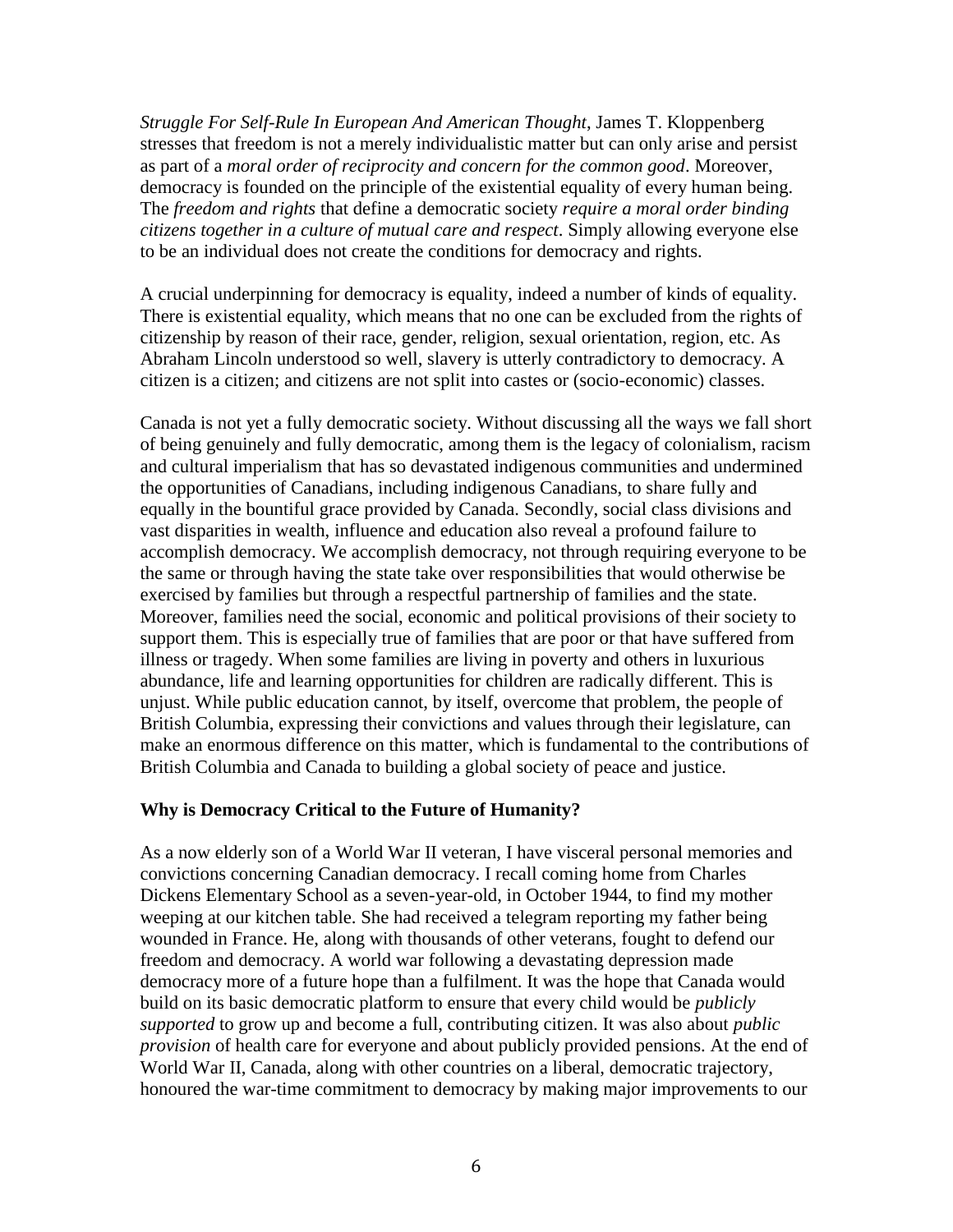public support for equality and democracy, including pensions, veterans access to university, and over time, health care. So the building up of a public sector to ensure social equality, equal opportunity and the elimination of discriminatory practices, laws and policies was earnestly begun and continued. Public education is an integral part of our commitment to democracy. Not only does democracy mean ensuring equal opportunities for everyone to contribute to and benefit from social cooperation but it also means that everyone has a *voice* in shaping our future together.

Our predecessors, like my father, mother, grandparents, uncles, aunts and neighbours paid dearly to win democracy here at home and overseas. They paid in lives lost, traumatic injuries, blood, suffering, treasure and foregone opportunities for achievement, relationships and happiness. We owe a solemn debt, both to those previous generations and to the generations to come, to maintain, extend and improve our democracy. In January 1945, I was taken to the train station in Vancouver to meet my returning father and to put on a brave and welcoming face for a train full of returning veterans. It was far harder than I ever imagined. The smell of vomit, for example, was overwhelming. The train reeked of sickness as the veterans returned wounded, ill and struggling. This commitment to public provision of high quality education, health care and social security is a *sacred trust* and I ask that you as representatives of the people honour the connection between public provision and this democracy that our people have paid so dearly for.

#### **What is Public Education?**

Unlike Prussia and France, with their early adoption of *state schooling*, both Canada and the United States were early adopters of *public education*. There is a profound difference between state systems of schooling in which the central state (nation or province) determines the aims, principles, curriculum, assessment criteria and funding versus systems which have a meaningful degree of local involvement in determining these matters. State schooling is an instrument for making subjects of the state understand their duties and be skilled in performing them. In contrast, public education is the preparation of citizens to govern themselves in a democracy and to improve and defend that democracy. The Charter for Public Education calls on government to be responsible for fully funding all aspects of a quality education. When schools have to do fundraising or charge fees to students for the educational programs, this undermines public provision and equal opportunity. The Charter calls for, "Learners, parents, early childhood educators, teachers, support staff, administrators, school boards, post-secondary educators, the Government of British Columbia and communities to work in partnership to meet the needs of all learners." Additionally it calls for strong local democratic governance within the provincial education system.

To summarize, *public education reflects a partnership* between the provincial government, local school boards, students, parents, a range of educators, postsecondary educational institutions and the communities which these institutions serve. The public participates in determining the aims, principles and requirements of public education.

Moreover, while European countries tended to adopt state systems of schooling, run from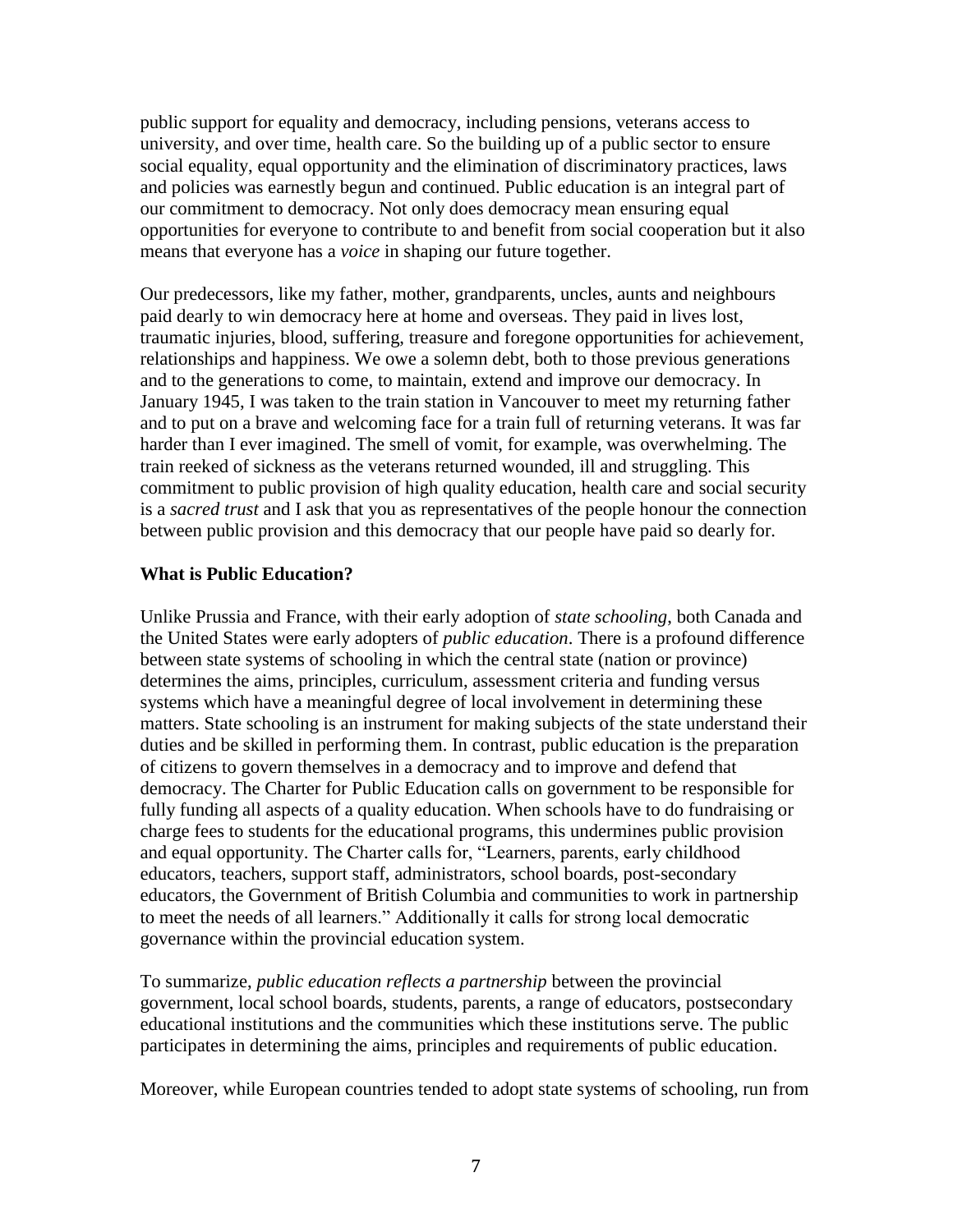the centre and as instruments of propaganda for nation and empire building through pedagogies that fostered indoctrination and the subordination of the individual to the state, the general pattern, with many deviations by locale, in Canada and the United States, was *public education* that engaged local communities in both *determining or shaping the aims and principles of education and in contributing funds for that education*. While there were tendencies towards a measure of inequality on the basis of the different levels of wealth and will to pay in local communities, the meaningful participation of local citizens and public education contributed to the political literacy and understanding of democracy for both the adults and the children in those communities. Until about a generation ago, British Columbia had found that sweet spot where we combined meaningful local participation and power in public education with an equalization of rights and opportunities in different districts. However, we had not adequately addressed the rights of indigenous communities and learners.

In 2020 hindsight, it takes generous funding and democratic participation to build a democratic culture.

#### **What is the Connection between Public Education and Democracy?**

One of the strengths of the Charter for Public Education is its covenantal narrative of "promising." The narrative of covenant, reciprocity and promise has been integral to the movement for democracy in Europe and North America over many centuries. While all of us should want every child in our province to have abundant opportunities for a rich, broad, liberal education, when we make that desire into a right, which we honour by promising to one another and to the next generation that, "Everyone has the right to a free, quality public education," then we know we are serious.

As the ancient Greeks understood so well, society produces more than goods and services. It produces *socialized individuals*, which Cornelius Castoriadis characterizes as *the most effective tool ever made by society*. While calling a human being a tool seems to contradict the principle of respect for persons, we might interpret this observation as reversing a particularly recent trend in political thinking and practice, one that sees education as drawing, parasite-like, on the wealth produced through private sector activity. When we see *public education as the process of the cultural, social, political, intellectual, ethical and spiritual development of children and youth so they become enlightened persons, productive and responsible citizens and also the most powerful, useful and decisive element in the quality of a society* and its economy, we will cease shortchanging the investments we make in education and the public support for children and families.

Canada is a state party to the Convention on the Rights of the child. That convention draws attention to the vulnerability of children and the need for a partnership between parents or guardians on the one hand and the state on the other. [Article 27] We bear a responsibility as a community and society, for ensuring that every child has a "standard of living adequate for physical, mental, spiritual, moral and social development." While generally British Columbia provides social support for poor families or families dealing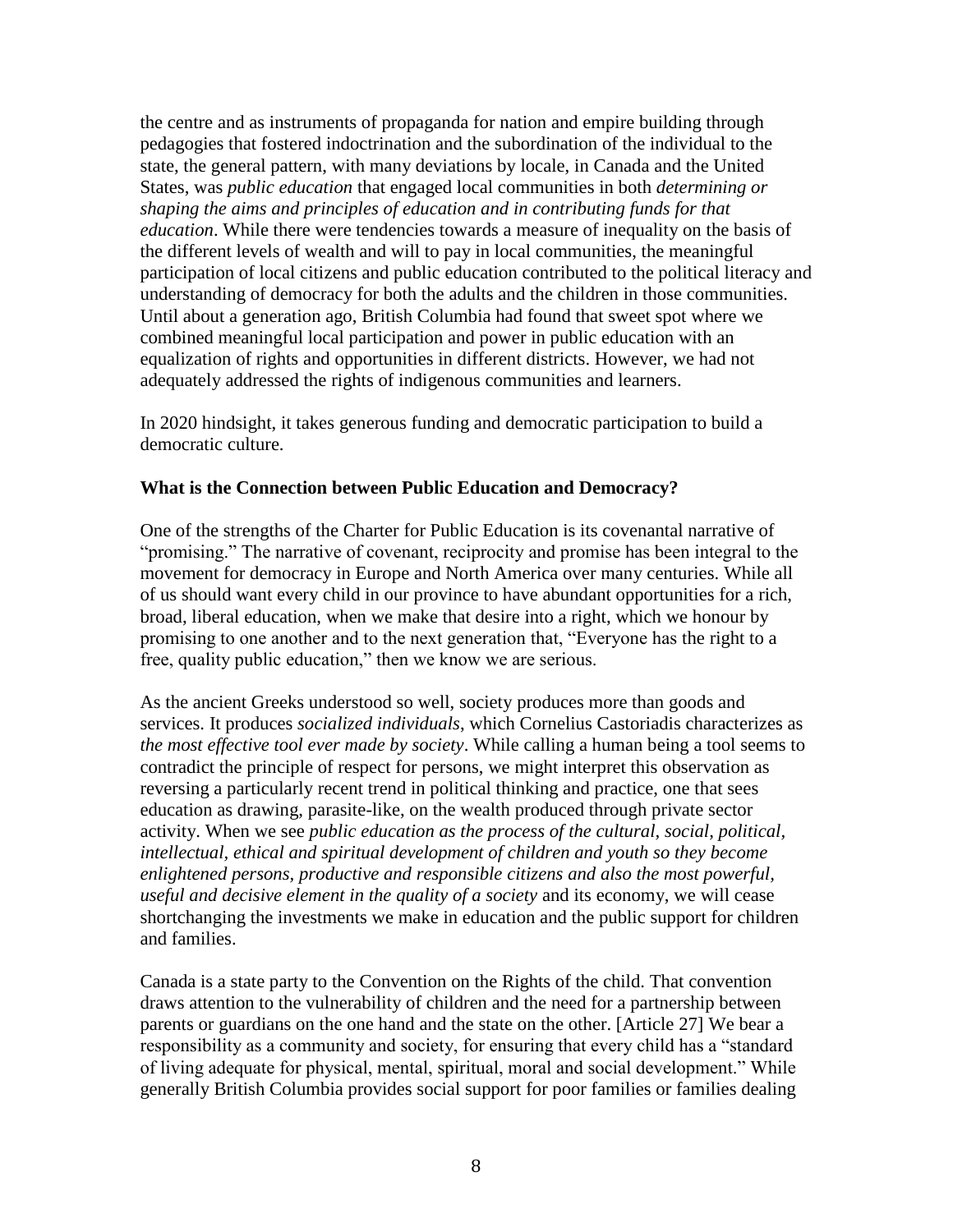with addiction and mental health, *we have not yet ensured that every child is supported materially, socially, intellectually, spiritually and morally*. We must do better and doing better with respect to the supports for families and children is an integral part of honouring our commitment to democracy and to making our social and economic conditions aligned with public education.

Instead of assuming that democracy is already accomplished we should commit ourselves to *democratization* as an ongoing, intentional process of extending, defending and fulfilling democracy. A crucial part of building a democracy is public education. The responsibilities of public education are many but among the foremost is nurturing and forming a certain sort of individual who builds, with their fellow citizens, a particular kind of communal, covenantal and reciprocal moral order, which is what we mean by a democratic society. A moral order is founded on the existential equality of all human beings but also political equality and rough, approximate economic and social equality. We want citizens to contribute to the common good, to pay their fair share of the taxes required to maintain and extend democratic institutions and relationships. A democratic society accomplishes both the recognition of a range of diverse ways of being human and the freedom to enjoy those diverse ways while also defending and building a shared culture and shared set of values expressed through our evolving understanding of the *common good*.

How does private education advance democracy? Insofar as it produces inequalities in the amount of resources available for the education of students, private schooling undermines democracy. Insofar as private schooling fails to cultivate a commitment to the common good and a society of existential equality, political equality and general social equality, it undermines democracy. While a case can be made for parents having the right to opt their children out of state controlled schooling, when a critical mass of parents enrol their children in private schooling, that undermines the political will and the institutional conditions for equal opportunity to learn, which is a cornerstone of a democratic society. Traditionally, especially in class-divided societies, private schooling has been one of the pillars of a class system of differential wealth, power, rights and privileges.

If the people of British Columbia are fully committed to democratizing our society, we will *put our public priority on public education*. There is no good argument for public funding of private schooling if our goal is to further democratize our society and to equalize educational, economic, social and political opportunities.

Therefore, it follows that a government committed to a democratic future will unreservedly support public education. It will ensure that funding is adequate. It will consult and listen to school trustees and bodies representing postsecondary institutions, parent groups, educators. It will ensure that the great majority of parents, students, educators and citizens are satisfied with public education. It will not provide public funds to support private schooling. It will do nothing to undermine public confidence and support for public education.

#### **How is British Columbia Doing in Supporting Public Education for Democracy?**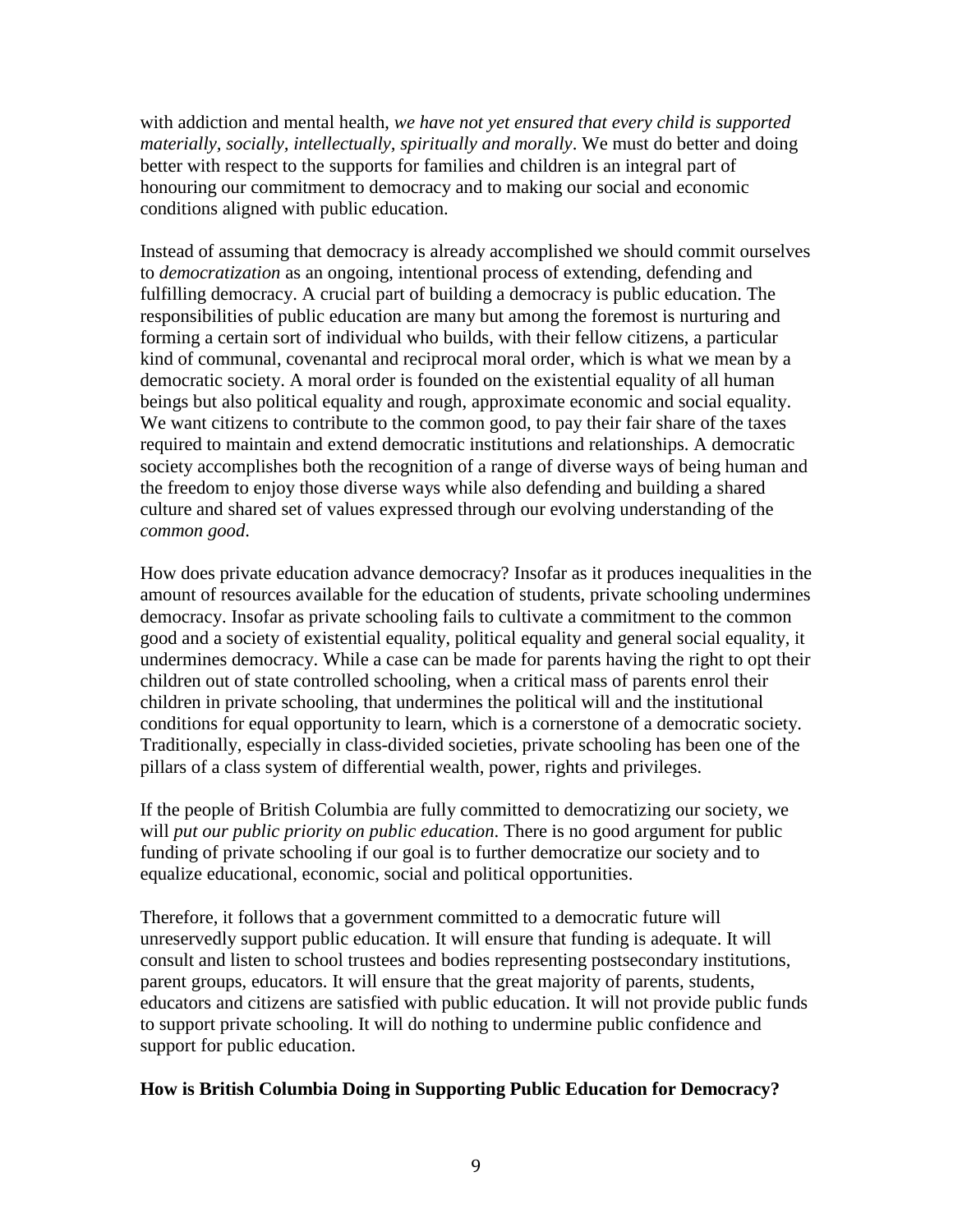*The Tyee* for July 7, 2016, reports that trustees and parents say the BC school funding formula is broken. It is not acceptable to have a broken funding formula!

The process for setting the budget is dictatorial and moving increasingly towards a stateschooling rather than a public education approach to governance. Local communities have lost not only their authority with respect to the total budget amounts but also any rational process for determining the needs of the students in the community and the resources required to meet those needs. That blows back on education in many ways. It is profoundly disrespectful to school boards, school trustees and local communities. It exacerbates a climate of distrust because the process does not respect the participants, even those with important responsibilities to represent the needs and interests students enrolled in public schools by not bringing them together to deliberate on how the common good is going to be fulfilled or advanced through public education and by undermining respect for deliberation. There are two main ways that the present funding and governance arrangements are undermining democracy: (1) the *process* of determining the purposes, principles, conditions and funding *is authoritarian*; (2) the impact of the funding system on educational equality is distressing because the combination of social policy and education policy is reproducing a class-divided social culture and a future of *increasing inequality*, which *operates against democracy*.

#### **Appendix C: Excerpts from the Convention on the Rights of the Child**

Adopted and opened for signature, ratification and accession by General Assembly resolution 44/25 of 20 November 1989 entry into force 2 September 1990

Article 27

1. States Parties recognize the right of every child to a standard of living adequate for the child's physical, mental, spiritual, moral and social development.

2. The parent(s) or others responsible for the child have the primary responsibility to secure, within their abilities and financial capacities, the conditions of living necessary for the child's development.

3. States Parties, in accordance with national conditions and within their means, shall take appropriate measures to assist parents and others responsible for the child to implement this right and shall in case of need provide material assistance and support programmes, particularly with regard to nutrition, clothing and housing.

Article 29

1. States Parties agree that the education of the child shall be directed to:

(a) The development of the child's personality, talents and mental and physical abilities to their fullest potential;

(b) The development of respect for human rights and fundamental freedoms, and for the principles enshrined in the Charter of the United Nations;

(c) The development of respect for the child's parents, his or her own cultural identity, language and values, for the national values of the country in which the child is living, the country from which he or she may originate, and for civilizations different from his or